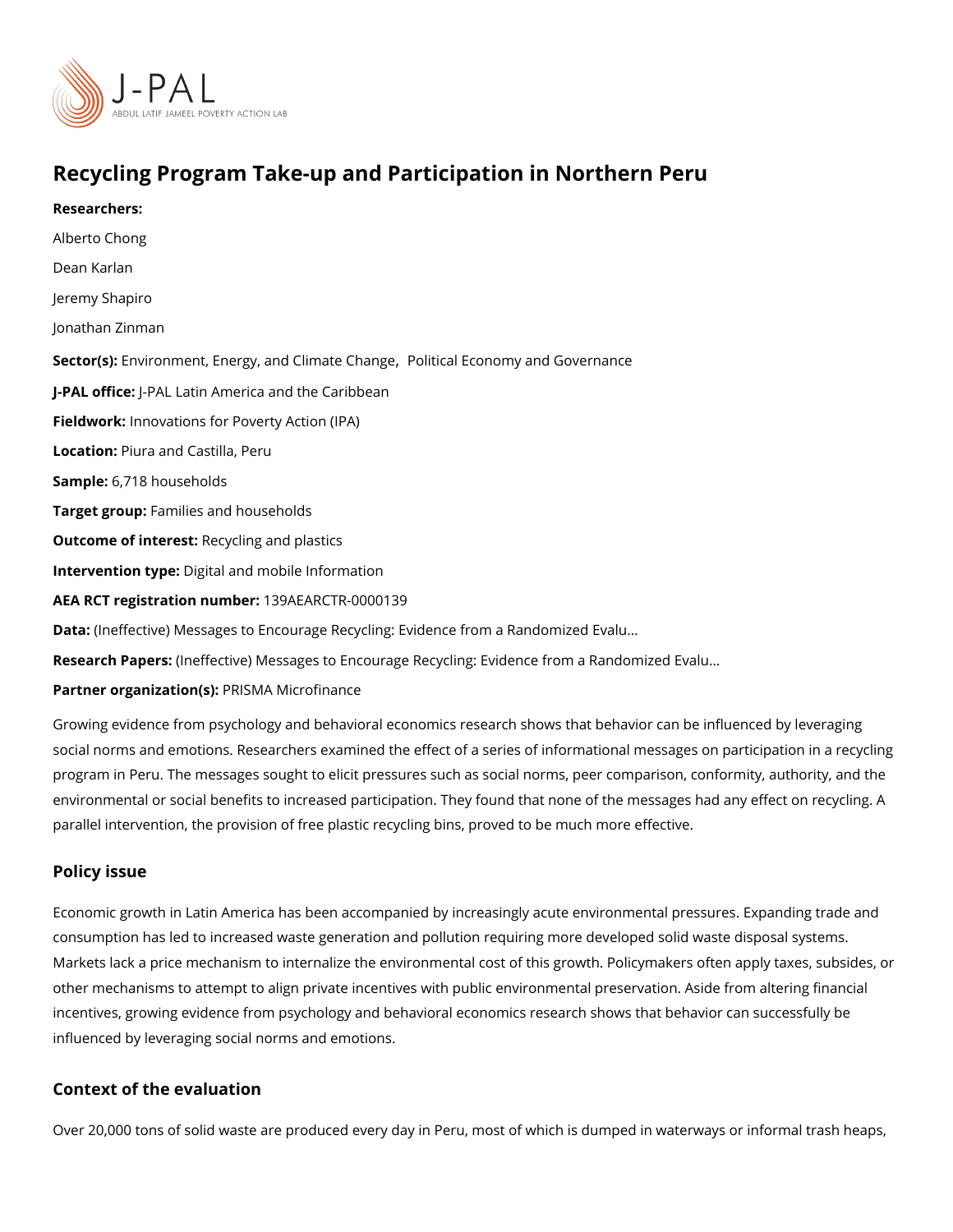making solid waste management a subject of increasing concern for the country. PRISMA, a local NGO, operates a recycling program in Northern Peru where it trains and supports workers in forming associations that collect recyclables door to door from participating households. In addition to providing the informal workers with initial tools and training, PRISMA further assists workers by canvassing the areas of operation to introduce the recyclers to the community and encourage the residents to separate recyclables from trash and participate in the recycling program. PRISMA was interested in identifying viable strategies to increase program uptake (which was 34 percent at baseline), and to keep people recycling after joining the program.



Collecting recycling in Peru Kartik Akileswaran

# **Details of the intervention**

Researchers worked with PRISMA to test a series of information messages that aim to improve take-up and participation in its recycling program.

To improve program take-up by households in communities where PRISMA planned to expand the program, researchers conducted a randomized evaluation to test the impact of different messages in eliciting program participation. One week before the first PRISMA canvasser's visit, a paper flyer was delivered with the a generic message about PRISMA' s program and one of nine specific messages eliciting pressures such as, social norm, peer comparison, conformity, authority, environmental, or social benefits to increase participation. Households that owned a cell phone and were willing to share their number (about 35 percent